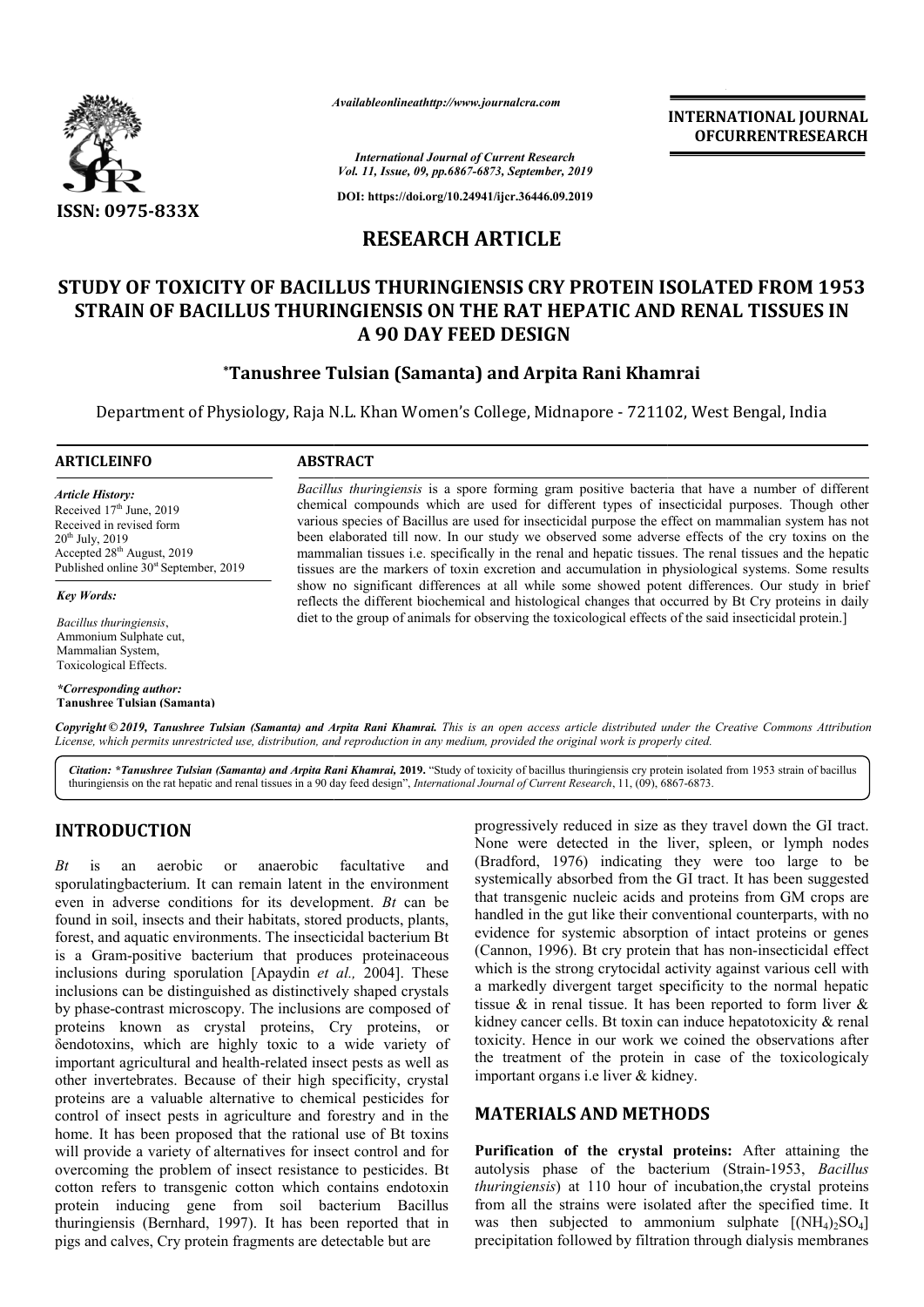of various pore sizes for purification and concentration of the samples. Male albino rat models were selected for the study. 90 days feeding study was performed on them. With the crystal proteins of Bt 1953, the animals were sacrificed after the experiment and the tissue samples were collected for histopathological studies.

#### **Procurement of materials:**

- **Chemicals:** Analytical grade chemicals required for the preparation of various reagents and solutions were procured.
- **Media:** Media were required for the culture of the bacteria and for performing various biochemical tests.
- **Reagents and Solutions:** Reagents and different solutions were made to perfom different biochemical and staining experiments.
- **Test Organisms:** Bacillus thuringiensis

**(Bt) Strains:** Vegetative growth of the strains were obtained by adding them into sterilized nutrient broth media and incubating at  $28^{\circ}$ C for 24h.

**Rat:** Male albino rats were were bought which weighed 180- 200gm and were 6-8 weeks old at the time of procurement. The rats were allowed to acclimatize to the housing conditions for one week. The rats were needed for histopathological and histological experiments.

## **METHODS**

**Bacterial culture :** The Bt strain were cultured to produce vegetative cells by incubating for  $24$ hrs at  $28^{\circ}$ C in sterilized Nutrient Broth and then were spread on Nutrient Agar plates to obtain the pure culture of the respective strains.

**Isolation and purification of crystal proteins:** The Bt strain was inoculated in 50 ml sterile conical flask containing 20ml Nutrient Broth for 110hrs to rach complete autolysis phase. Crude Protein was extracted by centrifugation at 10,000 rpm at 4C for 15 minutes. Supernatant was discarded and the pellet was suspended in 2ml sterile distilled water. The suspension was crude protein obtained from the stran. The protein quantification has been done using Bradford method (1976). The rats were divided into two groups in which one group contained five treated rats where as other contained one control albino rat respectively. The 1953 strain treated rats were named as T1, T2, T3, T4 and T5 and the untreated was named as C or control.

**Histological & Histochemical test:** Histological & histochemical test of laboratory prepared tissue section is effective diagnosis of tissue abnormalities & cancerous condition.

**Haematoxylin –Eosin stain:** This protocol describes H&E staining of tissue and cell sections (13).

**Bromophenol blue stain:** It has recently come into general use of histochemical reagent for the recognition of protein in tissue.bromophenol blue is a acid phenopthelin dye, commonly used as a pH indicator. This method is employed for the localization of total proteins for the following advantages Mercuric bromophenol blue method (www.cicr.org.in).

#### **Biochemical test:**

**Total protein:** Protein can be estimated by different method as Lowry method.the blue color developed by the biurul reaction of the protein with the alkaline copper tartrate are measured in the Lowry method.

**Billirubin test:** The billirubin estimation in tissue is performed by Diazo method. The main principle is conversion of billirubin to the purple colored azobillirubin when coupled with diazolised sulphanilic acid. The water soluble billirubin reacts fast with the diazo reagent.

**SGOT (serum glutamic oxaloacetic transaminase):** Aminotransferares are a group of enzyme that catalyse the transfer of an amino group from an α amino acid.this specific enzymes are diagnosis significance & arise from different tissue like liver & kidney etc are reach sources of AST(Aspartate aminotransferase) (Zhang, 2017).

**SGPT (Serum Glutamic Pyruvic Transaminase):**  Aminotransferares are a group of enzyme that catalyse the transfer of an amino group from an α amino acid.this specific enzymes are diagnosis significance & arise from different tissue like liver & kidney etc are reach sources of AST (Aspartate aminotransferase) ( Zhang, 2017).

#### **Catalase test:**

Inhibition (%) =  $(A<sub>Blank control 1</sub> - A<sub>Standard or Sample</sub>)/(A<sub>Blank control 1</sub> - A<sub>Standard of Sample</sub>)$ ABlank control 2) x 100%.

The standards were used with known Catalase activities and their inhibitions to establish a standard curve. Then, the curve was used to calculate the Catalase activities of samples by their inhibitions (21).

**Alkaline phosphatase test:** Were done using the OD values observed from the test samples.

### **RESULTS**

The diversity of B. thuringiensis strains facilitates isolation of new types of cry and vip which is known as vegetative insecticidal protein genes (15). For better pest control, the cry genes have been transferred to plants. Stacking of more than one insecticidal gene is required for resistance management in transgenic crops.

Modification of these proteins through protein engineering for increasing the toxicity and the insecticidal spectrum is also a promising approach, but requires detailed understanding of the structure and function of these proteins (17).

**Total Protein content of Liver & Kidney:** The total protein content in case of liver has increased significantly. After feeding the protein for 90 days the transverse section of rat's liver showed some of the morphological differences of the cells of the liver. The total protein content increased about  $\pm 30.211$  from the control group respectively (Fig 1). Elevated total protein may indicate, inflammation or infections, such as viral hepatitis B or C, bone marrow disorders, such as multiple myeloma.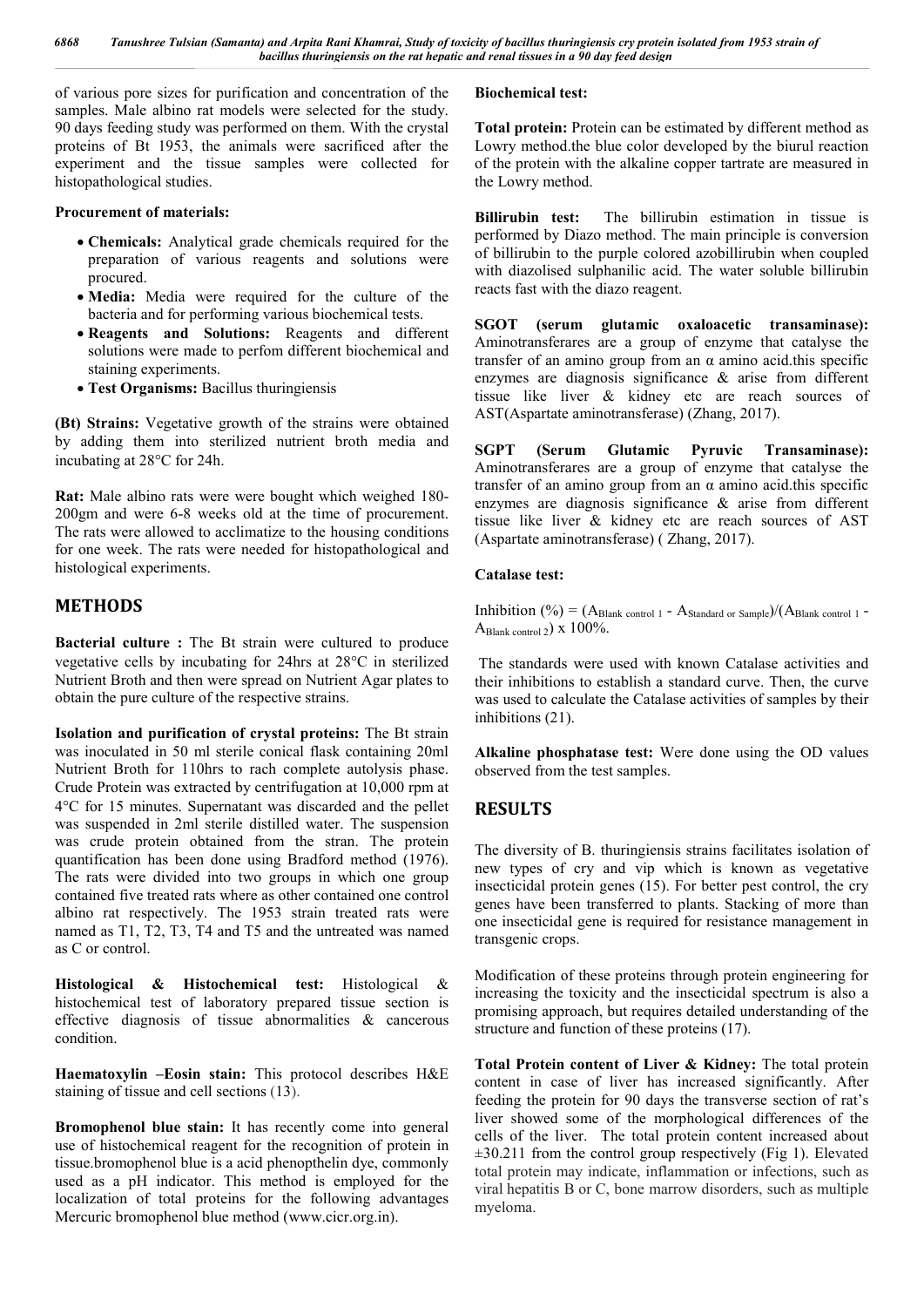







**Fig 7. Graphical representation of changes of catalase activity in liver**



**Fig 1. Graphical representation of changes of total protein in liver Fig 2. Graphical representation of changes of total protein in kidney**



**Fig. 3. Graphical representation of changes of SGOT in liver Fig. 4. Graphical representation of changes of SGOT in kidney**







**Fig 8. Graphical representation of changes of catalase activity in kidney**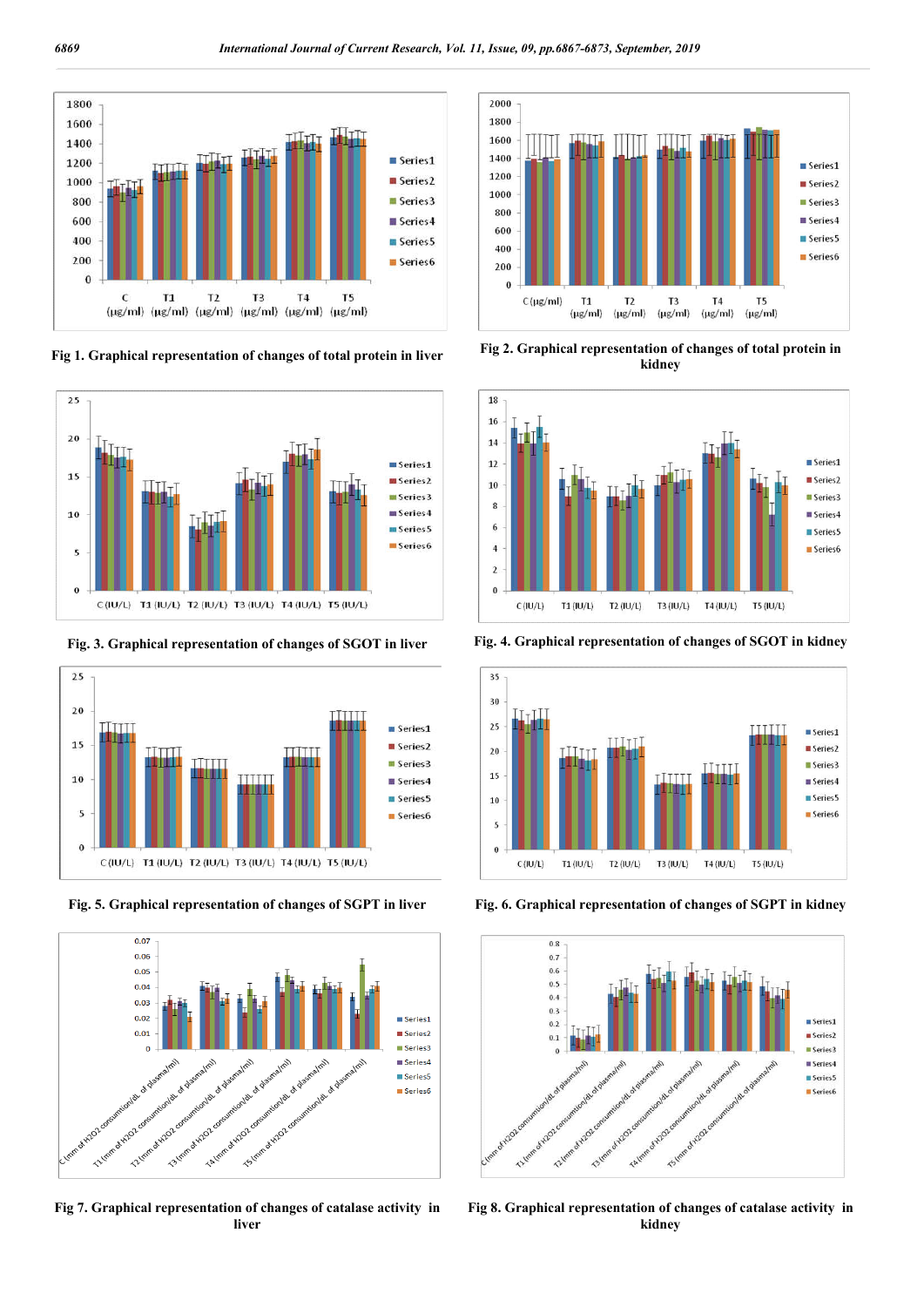*6870 Tanushree Tulsian (Samanta) and Arpita Rani Khamrai bacillus thuringiensis on the rat hepatic and renal tissues in a 90 day feed design Khamrai, Study of toxicity of bacillus thuringiensis cry protein isolated from 1953 strain of* 



**Fig 9: Graphical representation of changes alkaline phosphatise in liver**



 **Fig 10. Graphical representation of changes of alkaline phosphatise level in kidney**



**Fig 11. Graphical representation of changes bilirubinlevel in liver**



**Fig12:Macrophotography of sacrificed rat after 3months feeding of bt cry protein**



**Fig. 13 : Observation of cystic appearances in liver tissue after sacrifie of the treated rats.**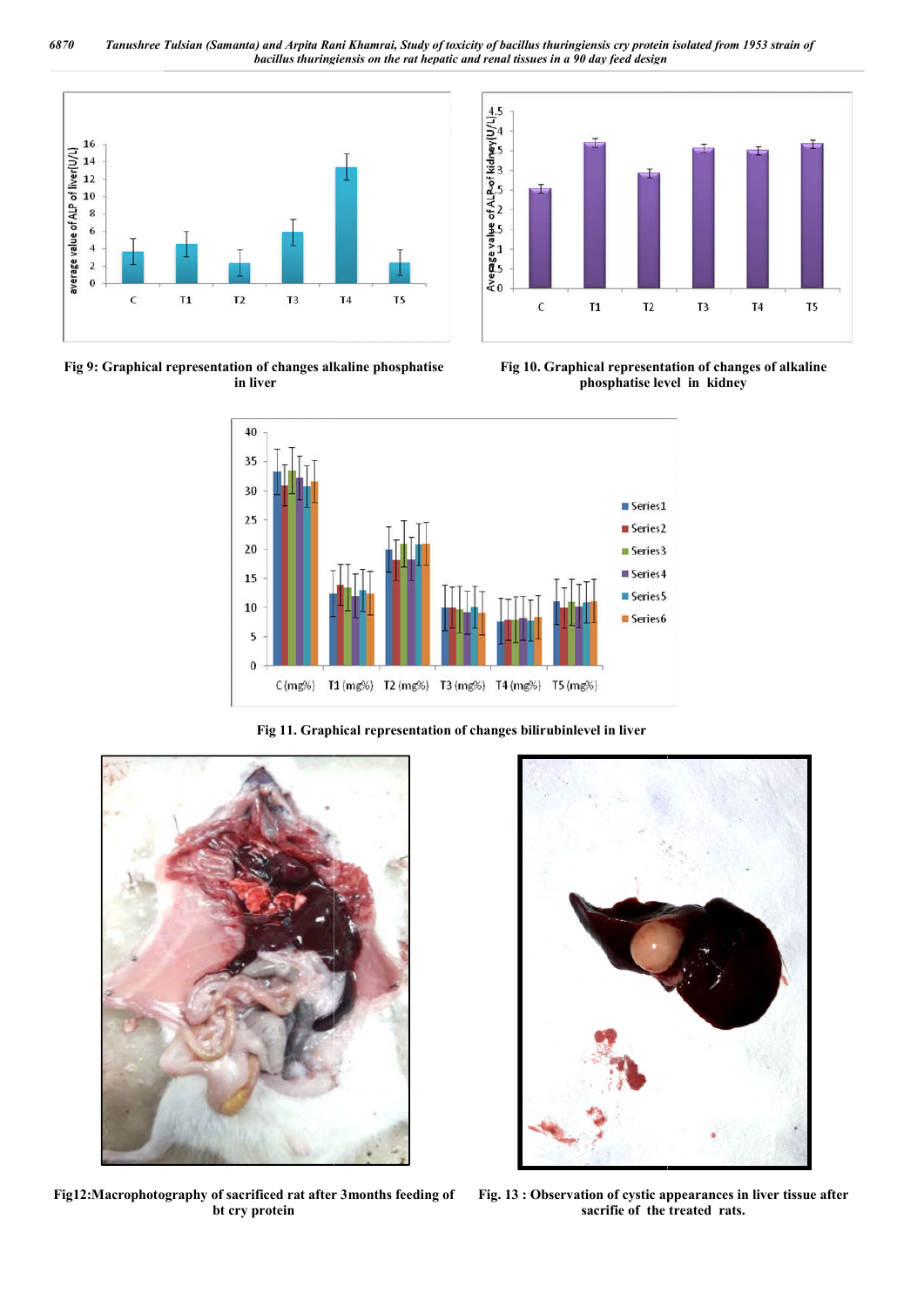The total protein level differed about  $\pm$ 19.59843, which differs significantly from the control animals (Fig :2).

**SGOT level of liver and kidney:** Extremely high levels of AST indicate conditions that cause severe liver damage including the decrease in enzyme levels. The SGOT level differed about  $\pm 1.409016$  from the control respectively (Fig 3). Extreme high levels of SGOT in kidney may degrade the renal reabsorptions in DCT and PCT. The SGOT level of kidney differed about  $\pm 0.361185$  from the control animals respectively (Fig 4).

**SGPT level of liver & kidney:** Extremely high levels of AST indicate conditions that cause severe liver damage including the decrease in enzyme levels. The SGPT level differed about  $\pm 0.527127$  from the control respectively (Fig :5). High or low levels of SGPT or AST denotes less kidney functioning from the normal. In this context the SGPT level of kidney differed about  $\pm 0.746713$  from the control animals respectively (Fig 6).

**Catalse activity of liver & kidney:** The catalase activity of the liver tissues showed drastic difference. As from the diagram it can be seen the protein exerted crucial effects on the reactive oxygen and nitrogen species generation.

**Representing Histological & Histochemical sections of Liver** 

**tissues**

The catalase level differed about  $\pm 0.025944$  from the control respectively (Fig 7). Renal antioxidant enzymes can be downregulated, as well, by certain biological stimuli. Renal antioxidant enzymes undergo postnatal development. Oberley et al demonstrated immunohistochemical localization of catalase in the developing hamster kidney [6]. Here in this context, the catalase activity differed about  $\pm 0.001232$  from the control animals (Fig 8).

**Alkaline phosphatise levels in liver & kidney:** The highest concentrations of ALP are present in the cells that comprise bone and the liver. Elevated levels of ALP in the blood are most commonly caused by liver disease or bone disorders. The ALP level differed about  $\pm$ 1.43398, which differs significantly from the control animals. Abnormal levels of ALP in kidney indicate malnutrition, kidney cancer tumors, intestinal issues, a pancreas problem, or a serious infection. Here the level in ALP differed about  $\pm 0.10623$  from the control animals respectively.

**6. Bilirubin content of liver:** Adults with jaundice generally have bilirubin levels greater than 2.5 milligrams per deciliter (mg/dL). In an otherwise healthy newborn, bilirubin levels greater than 20 to 25 mg/dL may cause problems.

#### **Representing Histological & Histochemical sections of Kidney tissues**



**Fig 14. Representing the hematoxyline eosin(a,b) , PAS(c,d) , Bromophenol(e,f) stained histological & histochemicall slides of normal and treated albino rats ."a" , "c" , "e" denotes the normal histology and histochemistry of liver from the control rat whereas "b" denotes the treated rat's liver histology which shows degenerated cell morphologies of the respective hepatocytes, whereas "d" and "f" denotes the diffrenece in protein and glycogen content respectively of the treated rats**

**Fig 15. Representing the hematoxyline eosin(a,b) , PAS(c,d) , Bromophenol(e,f) stained histological & histochemicall slides of normal and treated albino rats ."a" , "c","e" shows the normal histology and histochemistry of kidney of the control rat whereas "b" denotes the treated rat's kidney histology which shows degenerated cell morphologies.**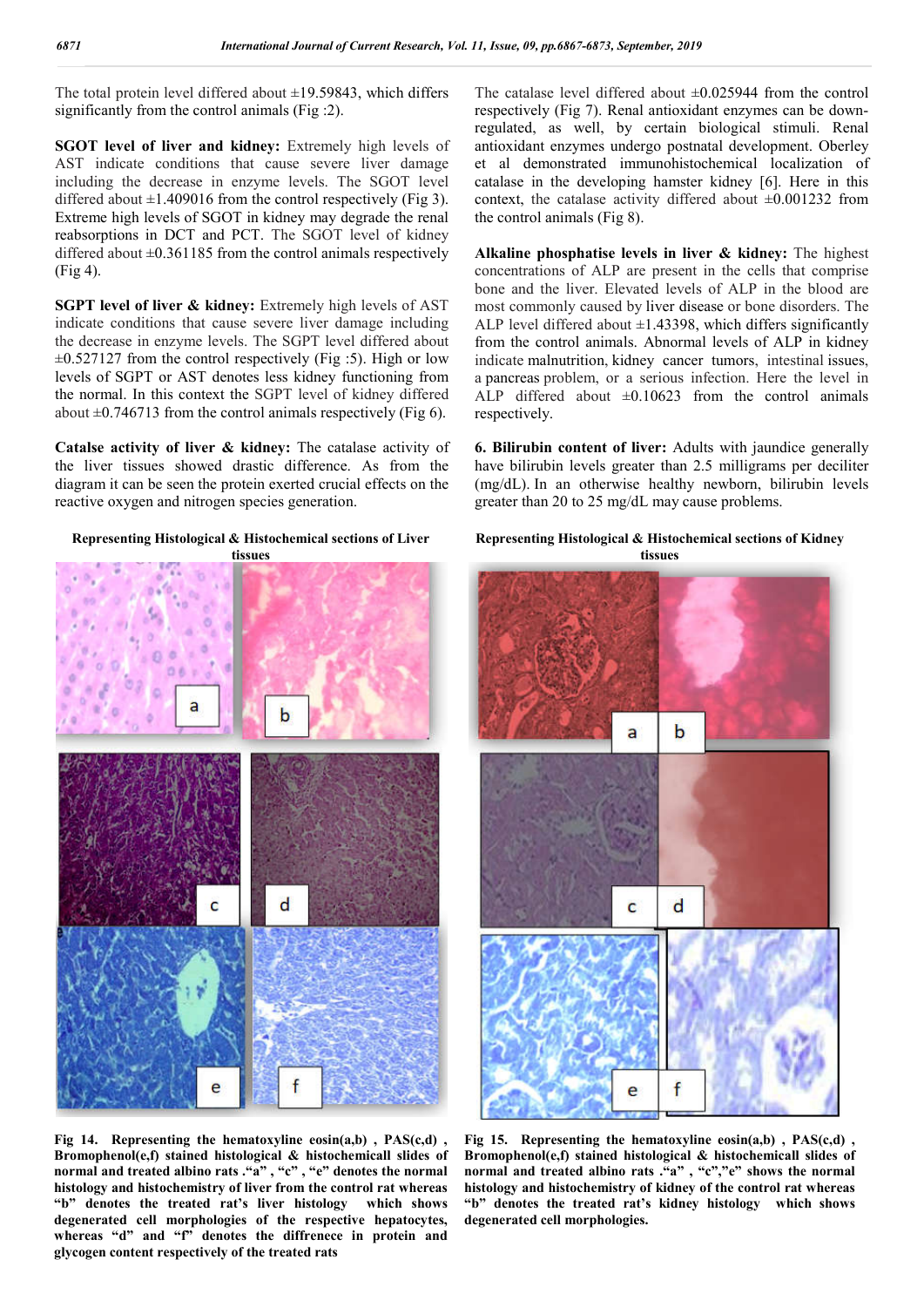*6872 Tanushree Tulsian (Samanta) and Arpita Rani Khamrai, Study of toxicity of bacillus thuringiensis cry protein isolated from 1953 strain of bacillus thuringiensis on the rat hepatic and renal tissues in a 90 day feed design*

The Bilirubin level differed about  $\pm 1.409016$ , which differs significantly from the control animals.

## **DISCUSSION**

In the histological study the transverse section of both the organs liver and kidney were observed. In case of hematoxylene eosin staining of liver the sections containing cysts were observed under 400X(40\*10) magnification. The liver hepatocyte cells observed after the treatment of Bt protein in the H/E staining showed some structural deformities. The kidney sections observed under microscope for Bromophenol blue and PAS staining didn't show any significant difference.

Total protein content was estimated from tissue homogenate mainly for liver  $\&$  kidney, isolated from control  $\&$  Bt cry protein treated rat by lowry method, and it was observed increased level of total protein in liver & kidney tissue in Bt fed rat as compared to the control rat. In this study elevated levels of protein content in case liver tissue observed in treated animal as compared to control rat & showing the P value is less than  $0.05(P<0.05)$ , indicating there was a significant difference. Further we measured the amount of bilirubin is formed in case of liver tissue. The breakdown of old red blood (RBCs) in the body produces bilirubin, which thus travels to the liver is stored in the bile duct.RBCs have a lifespan of around 120 days & renew continuouslly. In my case Bt cry protein treated rats showing gradual decrease in bilirubin content in case of liver compaired to control group  $\&$  it gives the P value less than the 0.05,thus it can be concluded that there was a significant difference affecting the normal functioning of liver. The fluctuation observed in values of treated animal may be due to variation of waste product excretion by treated animals.

Poulsen *et al.* observed that the level of SGOT & SGPT is decreased in case Bt cry protein treated rat compared to the control,so they concluded that Bt cry protein does effect SGOT  $&$  SGPT level in case of renal  $&$  hepatic tissue. In this study a decreased level of SGOT/AST & SGPT/ALT levels in case of treated rats both liver & kidney represents Bt cry protein does affect the hepatic & renal tissue but causes less damage to it.

It was observed that ALP& catalase level in liver does not increase significantly. In my study the statistical analysis of catalase, for both the hepatic  $\&$  renal tissue, showed the P value less then 0.05.Thus there is a significant difference between the control  $\&$  treated rats. This catalase activity increased to protect hepatic & renal cells from oxidative stress induced by Bt cry protein ingestion for consecutive 90 days. Thus it can be concluded that Bt cry protein shows some detrimental effects in term of oxidative stress, where as enzyme (ALP) level in hepatic tissue showed insignificant effects.

#### **Conclusion**

It can be concluded that, total protein content level increased significantly both in hepatic and renal tissue in Bt cry protein treated rat. But Bt cry protein diet does not affect bilirubin content of hepatic tissue. In addition to this, it was observed that the SGOT & SGPT levels are decreased significantly for both renal and hepatic tissues, and the catalase activity increased significantly showing no damage to the tissues thus protecting the cells from oxidative stress induced by Bt toxin. The ALP level gradually increases in case of renal tissue whereas the ALP levels does not show any significant result

for hepatic tissue. Hence it can be said that the Bt Cry proteins treated here showed some detrimental effects and further work is required to establish its negative effects.

#### **REFERENCES**

- Apaydin O., Yenidu FA., Harsa S., Guznes H. 2004. Isolation and characterizatio.n of Bacillus thuringiensis strains from different grain habitats in Turkey. World. J. Microbiol. Biotechnol., 21: 285-292.
- Bernhard, K., P. Jarrett , M. Meadows, J. Butt, D. J. Ellis, G. M. Roberts, S.Pauli, P. Rodgers, and H. D. Burges, 1997. Natural isolates of Bacillus thuringiensis: worldwide distribution, characterization, and activity against insect pests., Journal of InvertebratePathology, 70, 59-68.
- Bradford MM. 1976. A rapid and sensitive method for the quantitation of microgram quantities of protein-dye binding. Anal Biochem., 72:248-254.
- 8.Cannon RJC. 1996. Bacillus thuringiensis use in agriculture: a molecular perspective. Biol. Rev. Cambridge. Philos. Soc., 71: 561- 636. Crickmore N. 2006.
- Beyond the spore past and future developments of Bacillus thuringiensis as a biopesticide. J. App. Microbiol., 101(3):616–619.
- Carr WJ., Oberley-Deegan RE., Zhang Y., Oberley CC., Oberley LW., Dunnwald M. 2011. Antioxidant proteins and reactive oxygen species are decreased in a murine epidermal side population with stem cell-like characteristics. Histochemistry and cell biology. Mar 1;135(3):293-304.
- Clark CJ., Poulsen JR., Levey DJ., Osenberg CW. 2007. Are plant populations seed limited? A critique and metaanalysis of seed addition experiments. The American Naturalist. May 21;170(1):128-42.
- Chowdhury EH., Kuribara H., Hino A., Sultana P., Mikami O., Shimada N., Guruge KS, Saito M, Nakajima Y. Detection of corn intrinsic and recombinant DNA fragments and Cry1Ab protein in the gastrointestinal contents of pigs fed genetically modified corn Bt11. Journal of animal science. 2003 Oct 1;81(10):2546-51.
- Eswarapriya B. et al. 2010. Insecticidal Activity of Bacillus thuringiensis IBT- 15Strain against Plutella xylostella. Int.J. PharmTech Res.Vol.2, No.3, pp 2048-2053, July-Sept 2010
- Frachon. E. and Frachon, T. 1997. Identification, isolation, culture and presevation of entamopathogenic bacteria., in Biological Techniques, Manual of Techniques in Insect Pathology, edited by Lawrence H. Lacey, (Academic Press), 55-72.
- Ghelardi E, Celandroni F, Salvetti S, Fiscarelli E, Senesi S 2007. Bacillus thuringiensis: Pulmonary infection, critical role for bacterial membrane-damaging toxins and host neutrophils. Microb. Infect., 9(5): 591-598
- Glazer, A. N. and H. Nikaido, 1995. "Microbial insecticides", in Microbial Biotechnology Fundamentals of Applied Microbiology, (W.H. Freeman and Company, New York,), p. 209-229.
- H and E Part One: History, Background and Solution, Martin Wilson
- Hendriksen NB. and Hansen BM. 2006. Detection of Bacillus thuringiensis kurstaki HD1 on cabbage for human consumption. Fed. Eur. Microbiol. Soc., 257:106-111.
- Kaur S. 2006. Molecular approaches for identification and construction of novel insecticidal genes for crop protection. *World. J. Microbiol. Biotechnol*., 22: 233-253.